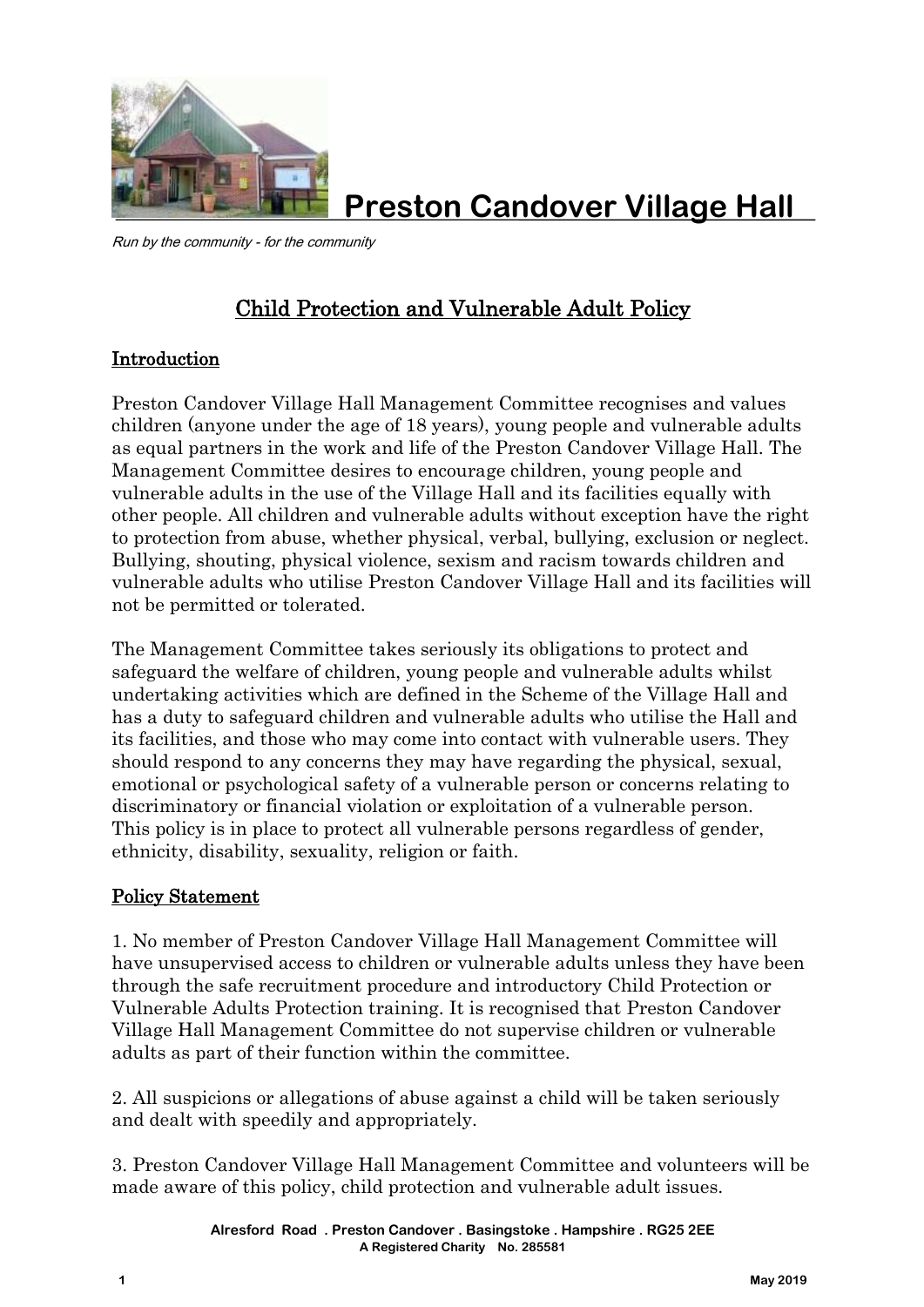4. Preston Candover Village Hall Management Committee will nominate a member as the child protection and vulnerable users representative to who any suspicions or concerns should be reported. This persons' details can be found on the noticeboard outside the Hall.

5. The Preston Candover Village Hall Management Committee will endeavour to keep the premises safe for use by children and vulnerable adults. The committee recognises that a higher standard of safety is required where use is made by small children, those who cannot read safety notices and physically disabled adults.

6. Any organisations or individuals hiring the hall for the purposes of holding activities where Ofsted registration is required should show their registration and their own Child and Vulnerable Person Protection Policy. Safe recruitment processes should be used to appoint staff who will be working with children or vulnerable adults in any kind of activity.

7. Users hiring the Hall for activities for children / vulnerable adults will be required to show their certificate from the Disclosure and Barring Service to the Booking Secretary and their certificate number will be recorded. Any delegation of that hirer to other people to supervise the children / vulnerable adults is the responsibility of the hirer and Preston Candover Village Hall Management Committee will not vet these delegates.

8. The only exception to the above is when Preston Candover Village Hall is hired out for a private children's party. Preston Candover Village Hall Management Committee takes no action to vet the person(s) hiring the Hall for these one off events.

9. Where children (under the age of 16 years old) attend public events at Preston Candover Village Hall they must be accompanied by a parent or appropriate adult who will maintain responsibility for them.

10. The Preston Candover Village Hall Management Committee will ensure that hirers are made aware that alcohol should not be consumed by those under the age of 18. The Preston Candover Village Hall Management Committee will ensure that hirers are aware that no children may be admitted to films when they are below the age classification for the film or show. No gambling or entertainment of an adult or sexual nature shall be permitted on the premises.

## Procedures

1. All members of Preston Candover Village Hall Management Committee and volunteers will be given information about child protection and made aware of this policy and understand their responsibilities.

2. A copy of the policy is to be made available on request to hirers.

3. Organisations hiring the hall for activities for children will be asked to show their Child Protection Policy before the first booking commences.